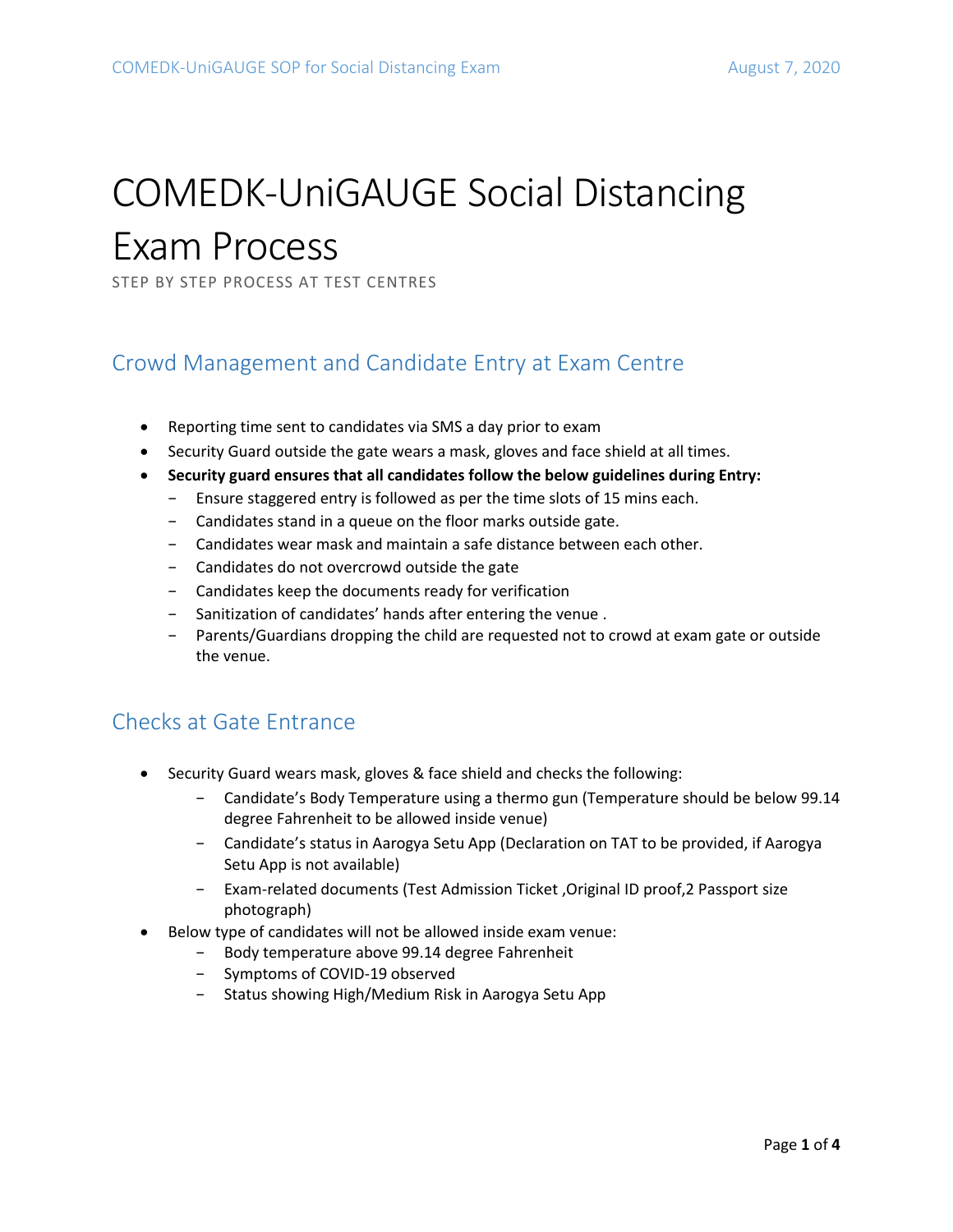## Baggage Area Management

- Candidates sanitize their hands after entering inside the gate and proceed towards baggage area
- Limited no. of candidates allowed in the baggage area at a given point of time.
- Mobile phones to be kept inside bags and deposited at the baggage area.
- Candidates place all the prohibited items in the baggage area and carry below items to the lab:
	- − Mask
	- − Gloves
	- − Pencil
	- − Personal Hand Sanitizer bottle (50 ml)
	- − Personal transparent water bottle
	- − Exam-related documents (Test Admission Ticket(TAT) ,Original ID proof, 2 Passport size photograph)

## Document Verification & Bar Code Scan

- Candidates sanitize their hands after placing their bags and proceed for document verification
- Candidates stand over the floor marks while waiting for their turn
- Volunteer checks the candidates' Test Admission Ticket and Original ID proof from a safe distance
- **Bar code on the candidates' Test Admission Ticket is scanned using a bar code reader**
- Lab no. is displayed on the system and informed to the candidate
- Candidates are guided to the appropriate labs by the volunteer following social distancing norms

## Pre-Exam Process in the Exam Labs

- Candidates' documents checked at the lab entrance.
- After verification, candidates sanitize their hands and proceed for registration.
- At the registration desk:
	- − Candidate stands straight & removes the mask
	- − Registration Manager captures a clear photograph of the candidate
	- − Candidates to go to the allocated system after completion of registration
- Safety measure are taken by invigilators for taking candidates' signatures on TAT
- Candidates sanitize their hands before and after putting the signature on TAT.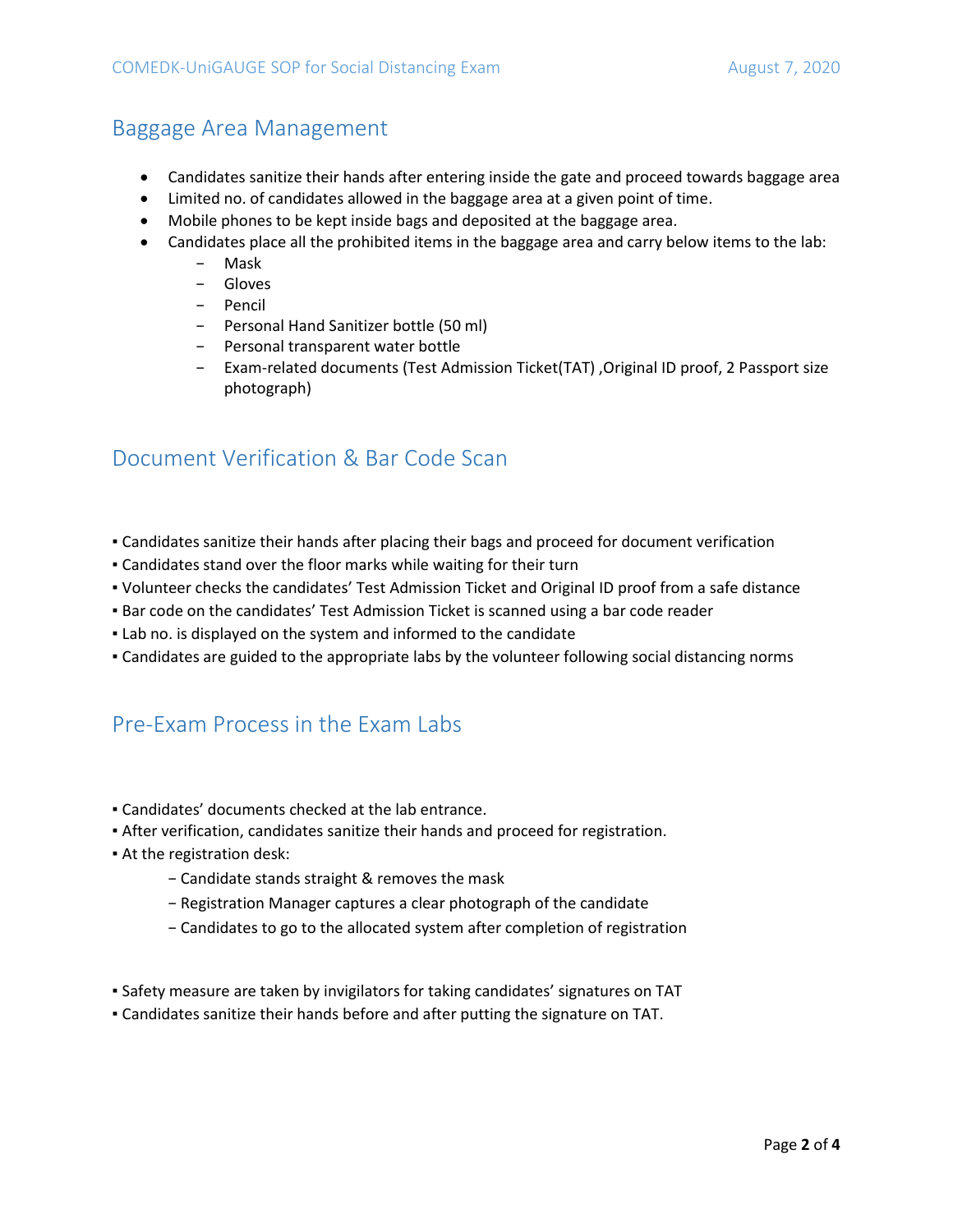## Allocation of Candidates in Exam Hall

- Candidates are allocated seat with social distancing norms.
- Sanitization of Exam Labs (Chairs, Floors, Keyboards, Mouse, Systems & Desks) will be done before and after each shift.

## Managing disruption during exam

- Invigilator wears mask and follow Social Distancing norms with candidates whenever operating candidate machines.
- They sanitize their hands before and afterwards.
- In case of disruption requiring shifting of candidate to another desk, the candidate is moved to an absent candidate desk thus ensuring social distancing norms.
- In case of disruption requiring shifting of candidates in larger numbers: A) the movement is handled row-wise in a sequential manner. B) Social distancing norms to be followed by candidates at all times.

## Post-Exam Process

- Rough sheets are dropped in a separate drop box by the candidates.
- Volunteers present along the exit path to ensure proper movement of candidates.
- Candidates follow social distancing norms while leaving from the center.
- All Invigilators carry the used masks and gloves to their homes and dispose them there.

#### Sanitation Process

- Below areas/items are disinfected before and after each shift:
	- − Entrance Gate
	- − Reception
	- − Visitor Lobby
	- − Lifts
	- − Washrooms
	- − Common areas
	- − Baggage areas
	- − Door Handles
	- − Staircase Railings
	- − Exam Labs (Chairs, Floors, Keyboards, Mouse, Systems & Desks)
- Sanitizer bottles at the venue are refilled at regular intervals
- Trash bins are cleaned before and after each shift